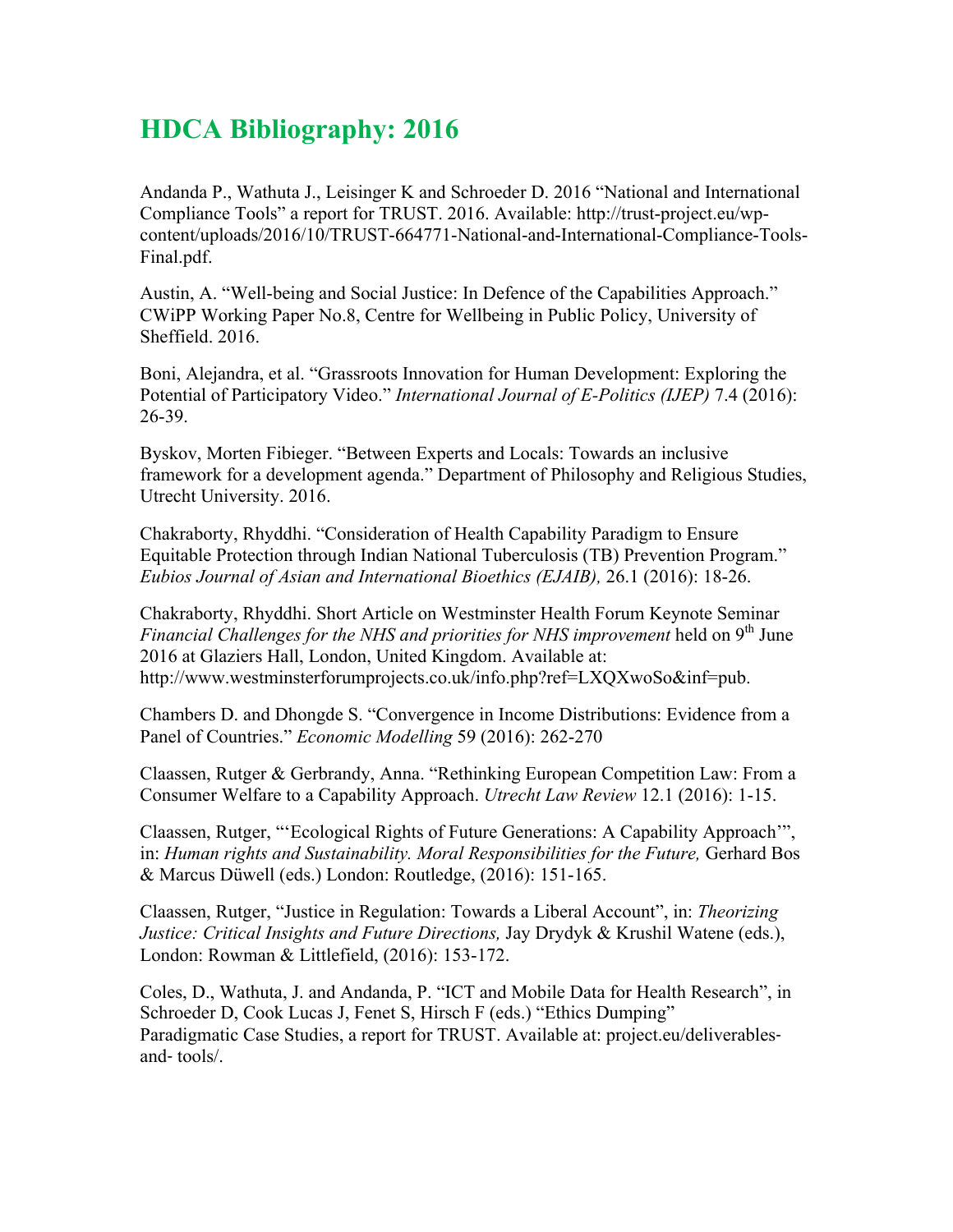DeCesare, Tony. "A Capabilities Based Critique of Gutmann's Democratic Interpretation of Equal Educational Opportunity." *Philosophical Studies in Education*, 47 (2016):129- 139.

Dhongde S. and Silber J. "Distributional change, Pro-poor growth and Convergence." *Journal of Economic Inequality* 14.3 (2016): 249-267

Dhongde S., Li Y., Pattanaik P. and Xu Y. "Binary data, Hierarchy of Attributes, and Multidimensional Deprivation." *Journal of Economic Inequality*, 14.4 (2016): 363-378

Díaz Ruiz, Álvaro. "Creación y Fortalecimiento de Capacidades-libertades en el Diseño de las Políticas Públicas para la Discapacidad Vigentes en Chile en el año 2015." Dissertation submitted for PhD in Public Administration and Public Policy. Instituto de Investigación y Formación en Administración Pública, Universidad Nacional de Córdoba. 2016.

Díaz Ruiz, Álvaro. "Desarrollo Humano en las Normas sobre Cuidado de Personas con Discapacidad." Paper presented at the XXI International Congress of the Latin American Centre for Development Administration (CLAD) on the Reform of the State and of the Public Administration, Santiago de Chile, 2016.

Drydyk, Jay. "Ethics in Development", in *The Palgrave Handbook of International Development,* Jean Grugel and Daniel Hammett (eds.). (2016): 55-76. London, Palgrave Macmillan.

Ferrer, Robert L., et al. "Practical opportunities for healthy diet and physical activity: relationship to intentions, behaviors, and body mass index." The Annals of Family Medicine 14.2 (2016): 109-116.

Gasper, D., and Sinatti, G., 2016. Investigating Migration within a Human Security Framework. *Revista Migración y Desarrollo / Migration and Development*, 27.14 (2016).

Gomez, Oscar A., Des Gasper, and Yoichi Mine. "Moving Development and Security Narratives a Step Further: Human Security in the Human Development Reports." *The Journal of Development Studies* 52.1 (2016): 113-129.

Hart, C.S. "How do Aspirations Matter?" *Journal of Human Development and Capabilities,* 17.3 (2016): 324-341.

Hart, C.S. "The School Food Plan and the social context of food in schools." *Cambridge Journal of Education* 46.2 (2016): 211-231.

Holland, Breena, and Amy Linch. "Cultivating Human and Non-human Capabilities for Mutual Flourishing." *The Oxford Handbook of Environmental Political Theory* (2016): 413.

Jacobson, T. L. "Amartya Sen's Capabilities Approach and Communication for Development and Social Change." *Journal of Communication*, 66.5 (2016): 789-810.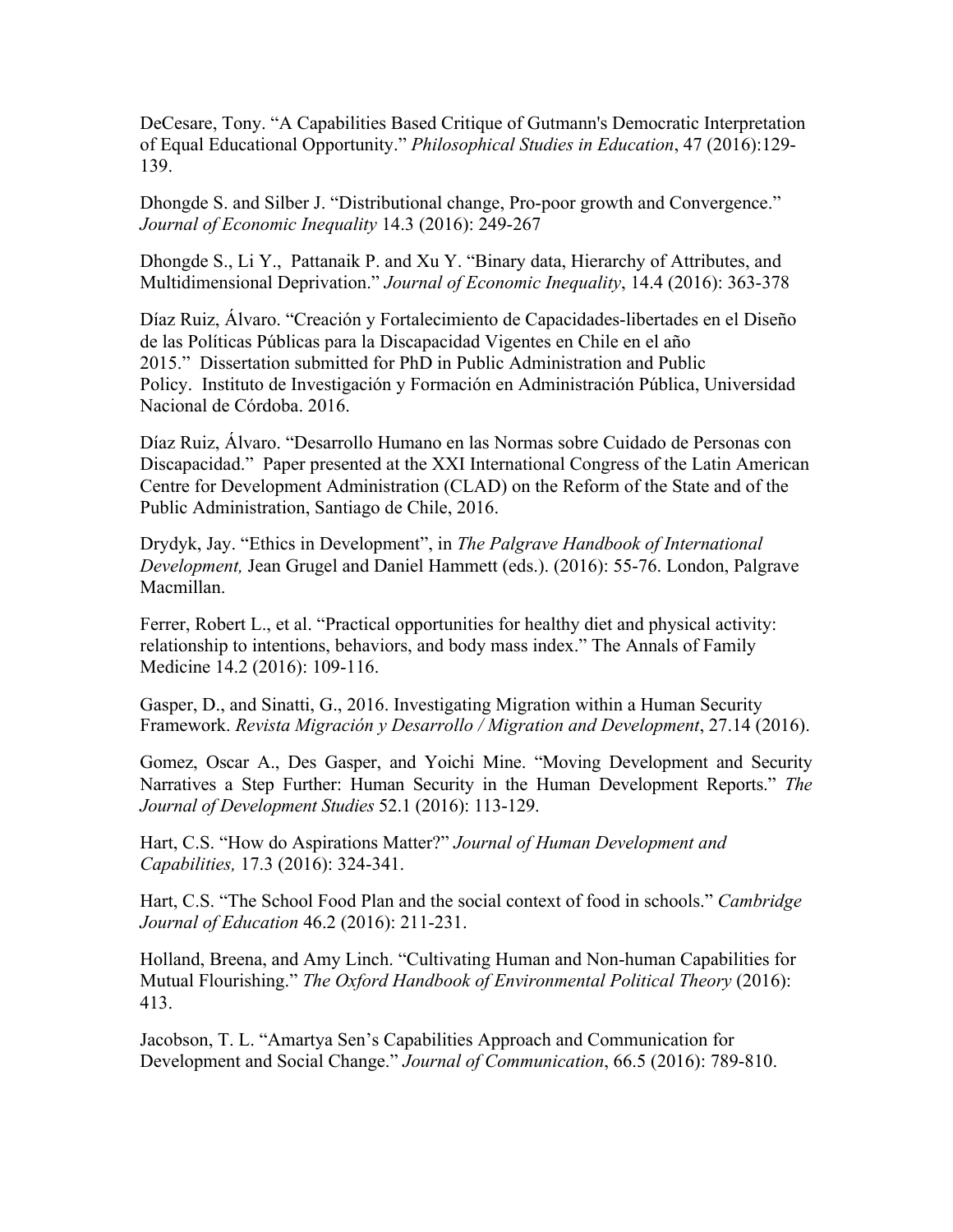Kato, Tamahi & Greeley, Martin. "Agricultural input subsidies in sub-Saharan Africa". *IDS Bulletin* 46.3 (2016): 33-48.

Kato, Tamahi. "Agricultural input subsidies in sub-Saharan Africa - the case of Tanzania", PhD. thesis, University of Sussex, Brighton. 2016.

Kennedy, Annie. "'What they gonna do to hear the outstation people?': Inequality of voice in remote Indigenous Australia." Voice, choice and collectivity. *Development Bulletin* 77 (2016): 43-48

Kirby, Kara. "Empowerment Process in the Lives of Tanzanian Women: Intersection of Family." *Education, and Digital Technology Kent State University*, Kent, Ohio. 2016

Leßmann, Ortrud ." Is there a starting gate to responsible adulthood? Childhood, equality of opportunity and the capability approach." *Journal of Ethical Perspectives* 4 (2016): 709-728.

Leßmann, Ortrud. "Book Review: Anthony B. Atkinson (2015) Inequality. What can be done?" *Journal of European Social Policy* 26.3 (2016): 296–297.

Leßmann, Ortrud; Masson, Torsten. "Ökologisch nachhaltiger Konsum und ungleiche Teilhabe (Ecologically sustainable consumption and unequal participation), in: *Dritter Bericht zur sozioökonomischen Entwicklung in Deutschland: Exklusive Teilhabe – ungenutzte Chancen,* Forschungsverbund Sozioökonomische Berichterstattung (eds.), (2- 16): Bertelsmann-Verlag, Gütersloh, ISBN 978-3-7639-5645-6, open access: DOI: 10.3278/6004498w021

Babic, Bernhard; Leßmann, Ortrud (2016): Zwischen Wunsch und Wirklichkeit? Schlaglichter zur Rezeption des Capability/-ies-Ansatzes in der deutschsprachigen Sozialen Arbeit (Only wishful thinking? Reflections on the reception oft he capability/ ies approach in German-speaking social work), in: *Die Wissenschaft Soziale Arbeit im Diskurs - Auseinandersetzungen mit den theoriebildenden Grundlagen Sozialer Arbeit*. Borrmann, Stefan; Michel-Schwartze, Brigitta; Pankofer, Sabine; Sagebiel, Juliane; Spatscheck, Christian (eds.), (2016): Barbara Budrich, Opladen, ISBN 978-3-8474-0767- 6; open access: https://shop.budrich-academic.de/wp-

content/uploads/2015/12/10.32249783847407676a.pdf?v=fa868488740a

Mitchell, P.M., Roberts, T.E., Barton, P.M., & Coast, J. "Applications of the Capability Approach in the Health Field: A Literature Review." *Social Indicators Research*, (2016): 1-27.

Mosaner, Marcelo Sette. "Measuring the Intensity of Poverty: Operationalizing the Capability Approach through Alkire-Foster Method. (Portuguese language)". Msc thesis in Political Economy, Pontifical Catholic University of Sao Paulo. 2016

Pelenc, J. "Combining Capabilities and Fundamental Human Needs: A Case Study with Vulnerable Teenagers in France." *Social Indicators Research*, (2016): 1-28.